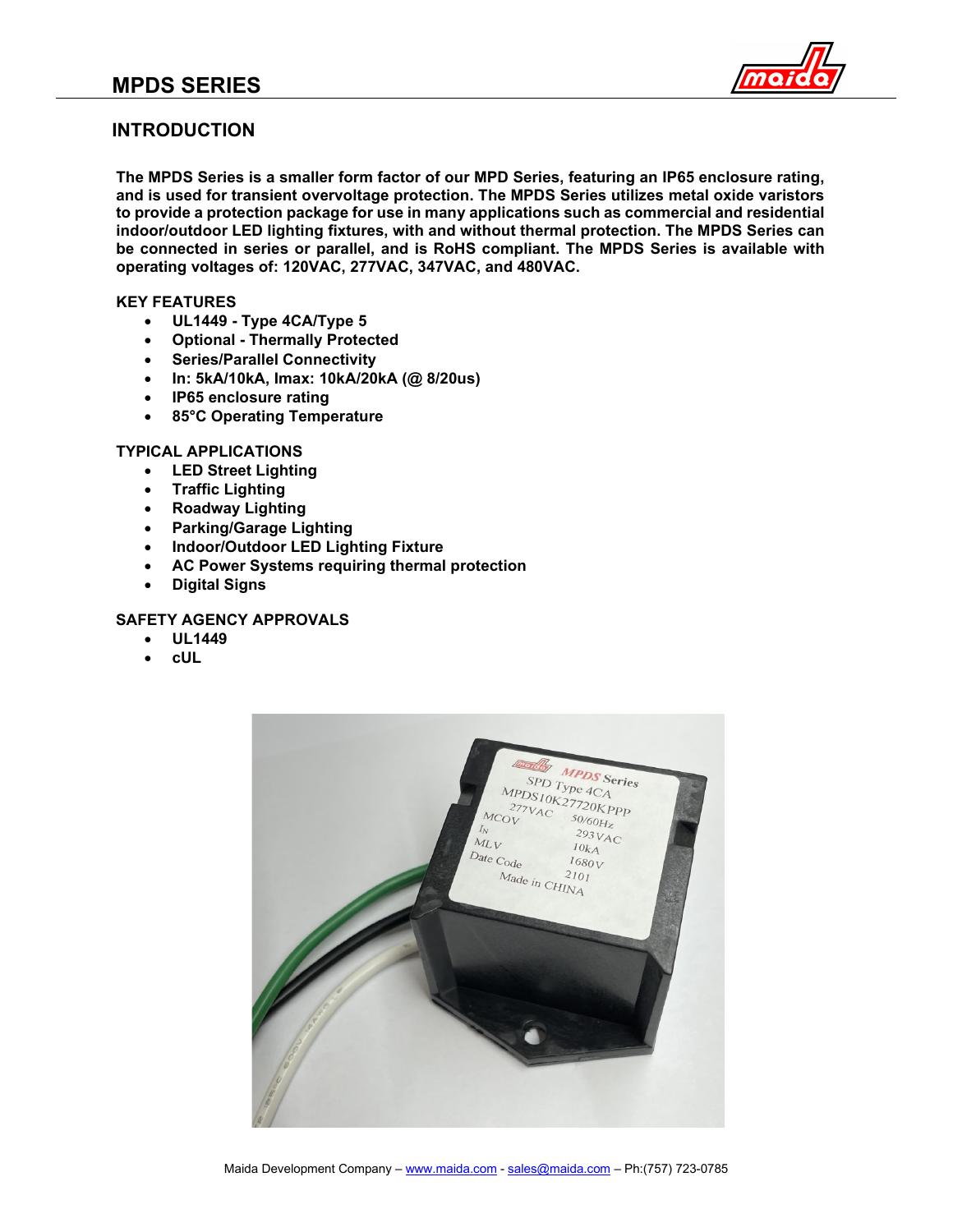

#### **STYLE DESIGNATION**

**The Maida Style Number is the typical means to identify our devices when ordered. The style number identifies several parameters that are important for the characteristics of the device. An alternative ordering method, if known, is by our Item Number.**

**The following example is the standard part numbering system when ordering our MPDS Series components by the Maida Style Number:**

|                                                                                                              | <b>MPDS 10K 277 20K S PP</b> |
|--------------------------------------------------------------------------------------------------------------|------------------------------|
| <b>Maida Series</b>                                                                                          |                              |
| Nominal Discharge Current (I <sub>N</sub> )<br>$05K - 5kA$<br>$10K - 10kA$                                   |                              |
| <b>Operating Voltage</b><br>120 - 120VAC MCOV<br>277 - 277VAC MCOV<br>347 - 347VAC MCOV<br>480 - 480VAC MCOV |                              |
| <b>Peak Current Rating (IMAX)</b><br>$10K - 10kA$<br>20K – 20kA                                              |                              |
| <b>Connection Type</b><br>P - Parallel Connection (1-Port)<br>S - Series Connection (2-Port)                 |                              |
|                                                                                                              |                              |

#### **Thermally Protected** PP – Thermal Protection

NN – No Thermal Protection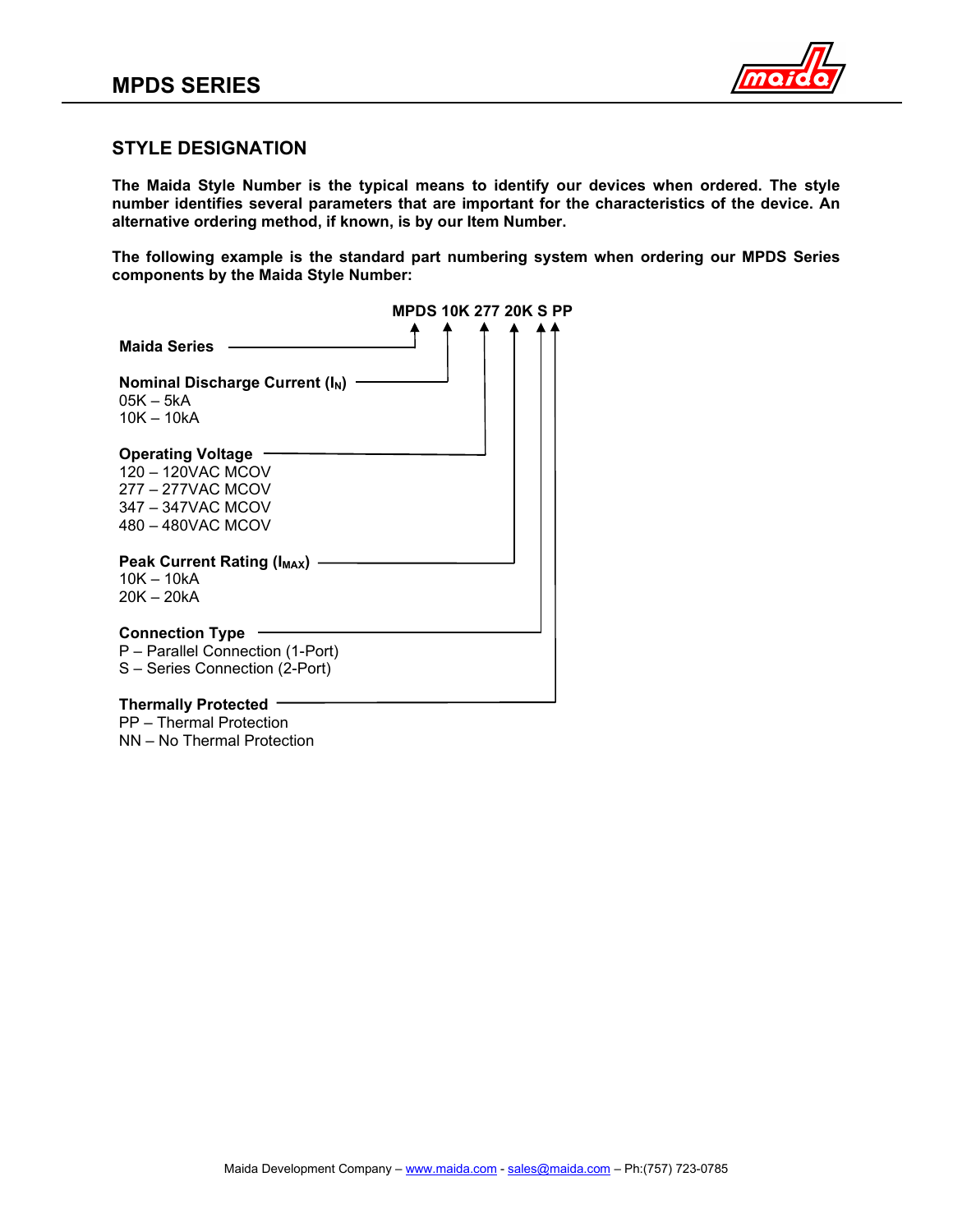

# **SPECIFICATIONS**

| <b>Maida</b><br><b>Style</b><br><b>Number</b> | <b>Maximum</b><br><b>Continuous</b><br><b>Operating</b><br>Voltage<br>(MCOV) | Peak<br><b>Current</b><br>$(8 \times 20 \text{ us})$ |                     | <b>UL</b><br><b>Type</b><br>Rating | <b>Rated</b><br><b>Current</b> | <b>Thermally</b><br><b>Protected</b> | <b>Connection</b><br><b>Type</b><br>(# Wires)<br><b>Type</b> |
|-----------------------------------------------|------------------------------------------------------------------------------|------------------------------------------------------|---------------------|------------------------------------|--------------------------------|--------------------------------------|--------------------------------------------------------------|
|                                               | (VAC)                                                                        | In<br>(KA)                                           | <b>Imax</b><br>(kA) |                                    | <u>Ir</u><br>(A)               | (ns)                                 |                                                              |
| MPDS05K12010KPNN                              |                                                                              |                                                      |                     | 5                                  | N/A                            | No                                   | Parallel                                                     |
| MPDS05K12010KPPP                              | 120                                                                          | 5                                                    | 10                  | 4CA                                | N/A                            | Yes                                  | Parallel                                                     |
| MPDS05K12010KSPP                              |                                                                              |                                                      |                     | 4CA                                | 7                              | Yes                                  | Series                                                       |
| MPDS05K27710KPNN                              |                                                                              |                                                      |                     | 5                                  | N/A                            | No                                   | Parallel                                                     |
| MPDS05K27710KPPP                              | 277                                                                          | 5                                                    | 10                  | 4CA                                | N/A                            | Yes                                  | Parallel                                                     |
| MPDS05K27710KSPP                              |                                                                              |                                                      |                     | 4CA                                | $\overline{7}$                 | Yes                                  | <b>Series</b>                                                |
| MPDS05K34710KPNN                              |                                                                              |                                                      |                     | 5                                  | N/A                            | No                                   | Parallel                                                     |
| MPDS05K34710KPPP                              | 347                                                                          | 5                                                    | 10                  | 4CA                                | N/A                            | Yes                                  | Parallel                                                     |
| MPDS05K34710KSPP                              |                                                                              |                                                      |                     | 4CA                                | $\overline{7}$                 | Yes                                  | <b>Series</b>                                                |
| MPDS05K48010KPNN                              |                                                                              |                                                      |                     | 5                                  | N/A                            | No                                   | Parallel                                                     |
| MPDS05K48010KPPP                              | 480                                                                          | 5                                                    | 10                  | 4CA                                | N/A                            | Yes                                  | Parallel                                                     |
| MPDS05K48010KSPP                              |                                                                              |                                                      |                     | 4CA                                | $\overline{7}$                 | Yes                                  | <b>Series</b>                                                |
| MPDS10K12020KPNN                              |                                                                              |                                                      |                     | 5                                  | N/A                            | No                                   | Parallel                                                     |
| MPDS10K12020KPPP                              | 120                                                                          | 10                                                   | 20                  | 4CA                                | N/A                            | Yes                                  | Parallel                                                     |
| MPDS10K12020KSPP                              |                                                                              |                                                      |                     | 4CA                                | 7                              | Yes                                  | Series                                                       |
| MPDS10K27720KPNN                              |                                                                              |                                                      |                     | 5                                  | N/A                            | No                                   | Parallel                                                     |
| MPDS10K27720KPPP                              | 277                                                                          | 10                                                   | 20                  | 4CA                                | N/A                            | Yes                                  | Parallel                                                     |
| MPDS10K27720KSPP                              |                                                                              |                                                      |                     | 4CA                                | $\overline{7}$                 | Yes                                  | Series                                                       |
| MPDS10K34720KPNN                              |                                                                              |                                                      |                     | 5                                  | N/A                            | No                                   | Parallel                                                     |
| MPDS10K34720KPPP                              | 347                                                                          | 10                                                   | 20                  | 4CA                                | N/A                            | Yes                                  | Parallel                                                     |
| MPDS10K34720KSPP                              |                                                                              |                                                      |                     | 4CA                                | $\overline{7}$                 | Yes                                  | Series                                                       |
| MPDS10K48020KPNN                              |                                                                              |                                                      |                     | 5                                  | N/A                            | No                                   | Parallel                                                     |
| MPDS10K48020KPPP                              | 480                                                                          | 10                                                   | 20                  | 4CA                                | N/A                            | Yes                                  | Parallel                                                     |
| MPDS10K48020KSPP                              |                                                                              |                                                      |                     | 4CA                                | $\overline{7}$                 | Yes                                  | Series                                                       |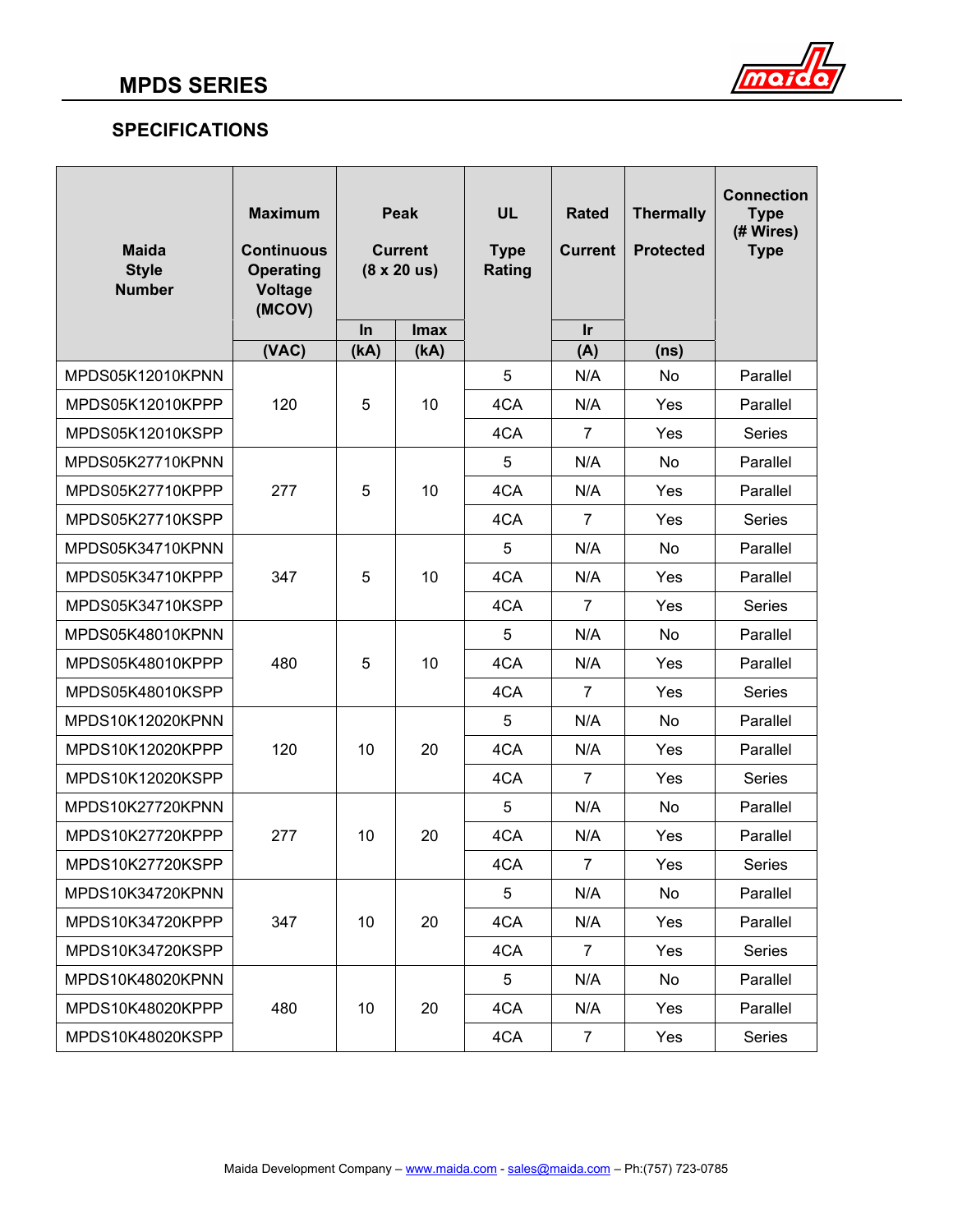

### **SPECIFICATIONS**

| <b>Operating Voltage Range</b>        | 120VAC to 480VAC                      | <b>Agency</b> | <b>File Number</b> |
|---------------------------------------|---------------------------------------|---------------|--------------------|
| <b>Rated Continous RMS Current</b>    | 7A (Series only)                      | UL            | E321173            |
| <b>Insulation Resistance</b>          | > 1000MOhm                            | cUL           | E321173            |
| <b>Operating Temperature Range</b>    | -40 $^{\circ}$ C to +85 $^{\circ}$ C  |               |                    |
| <b>Storage Temperature Range</b>      | -55 $^{\circ}$ C to +125 $^{\circ}$ C |               |                    |
| <b>Degree of Enclosure Protection</b> | IP65                                  |               |                    |
| <b>Response Time</b>                  | < 100ns                               |               |                    |

#### **GENERAL SPECIFICATIONS SAFETY AGENCY APPROVAL**

| <b>Agency</b> | File Number |
|---------------|-------------|
| UШ            | E321173     |
| cUL.          | E321173     |

# PULSE REPETITION RATINGS FOR 8/20usec CURRENT WAVEFORM MAXIMUM PEAK CURRENT PER PULSE VS. NUMBER OF IMPULSES



(PULSE INTERVAL = 1 MINUTE)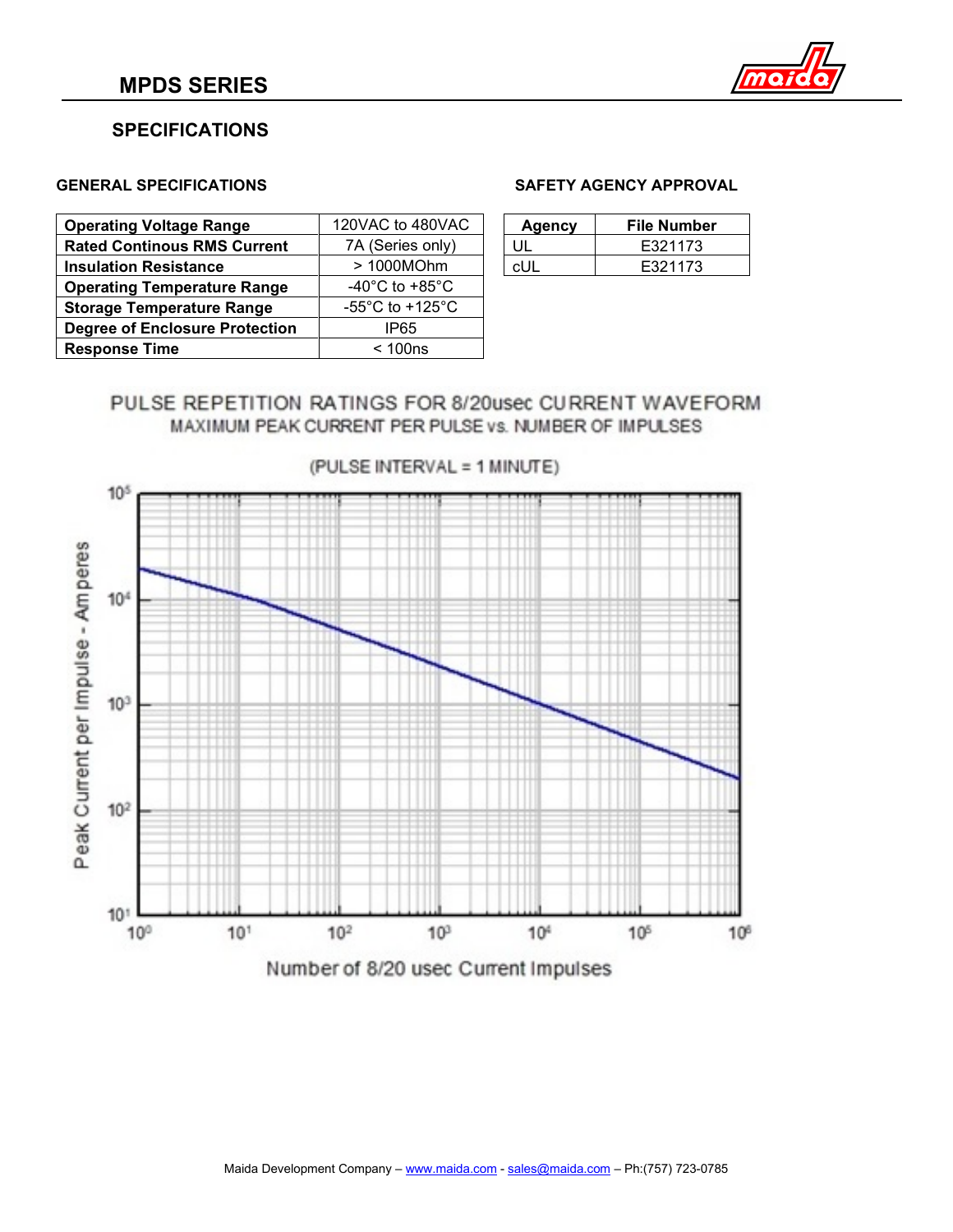

## **SCHEMATICS**

# **Type 5:**



# **Type 4CA:**

10kA

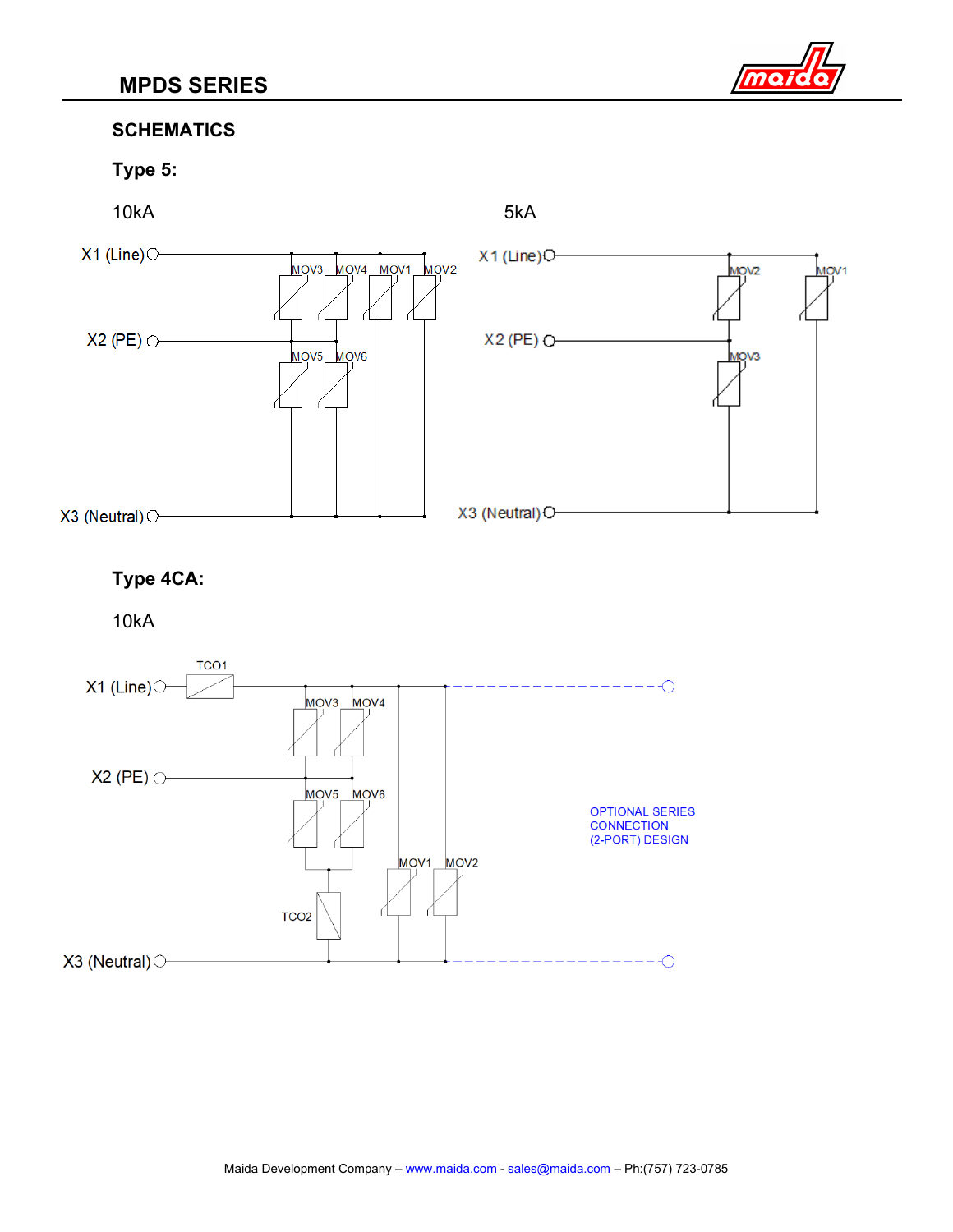# **MPDS SERIES**



# **SCHEMATICS**



# **TYPICAL INSTALLATION**

#### **Parallel Connection (1-Port)**



#### **Series Connection (2-Port)**